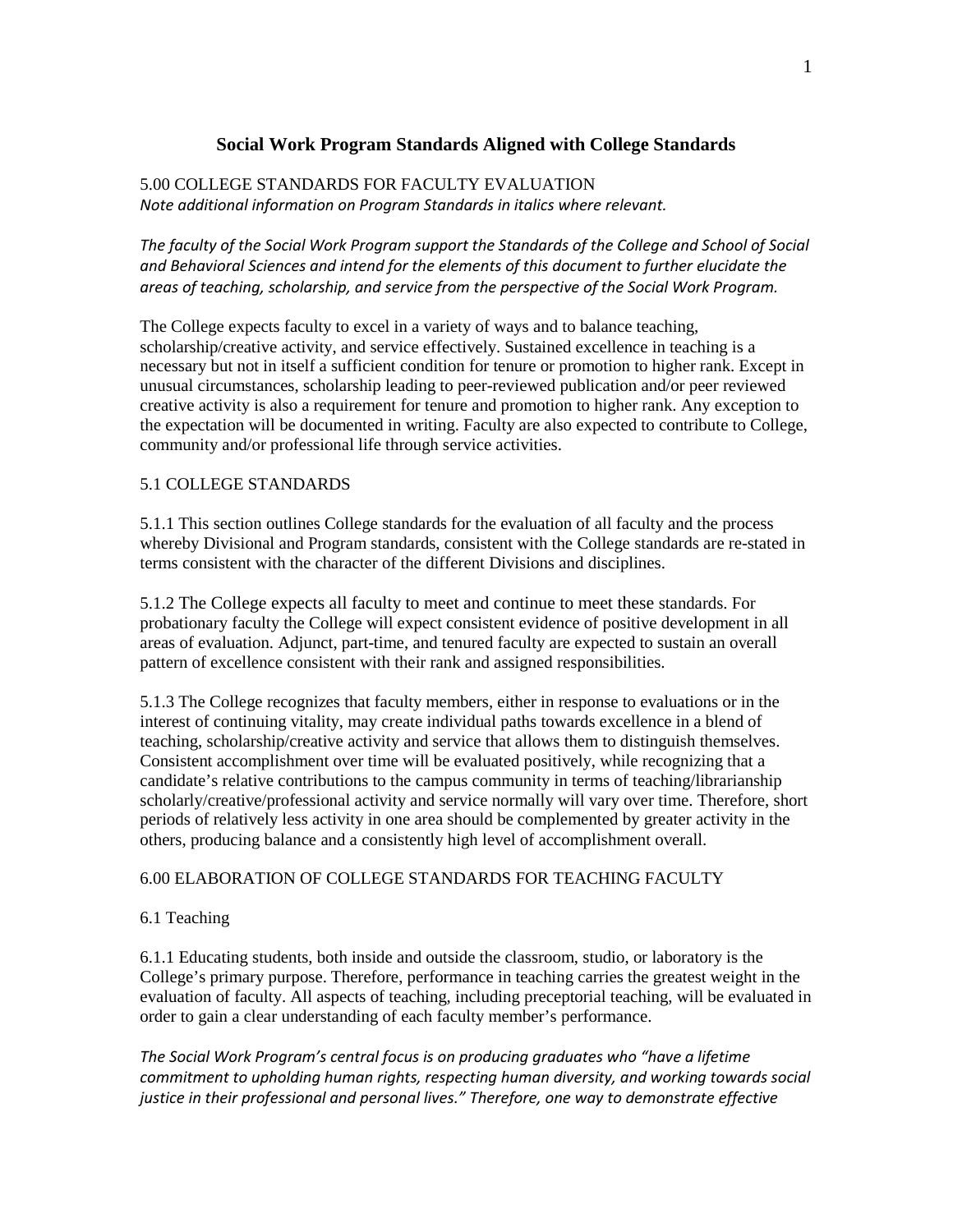*teaching in social work is through outcomes—achievements of students and graduates who attest to these principles and act on them in the classroom (in response to assignments), in their field placement agencies (e.g., through innovative work in support of human rights and social justice) or in the broader community. Such effective teaching could be documented by addressing the link between the faculty member's teaching and these observed outcomes of student learning.* 

*Excellence in precepting social work students requires not only guiding students as they fulfill the complex social work and general studies graduation requirements but also to assist students in exploring professional and career interests. Excellent preceptors will also help students to take advantage of opportunities beyond the Stockton classroom (such as applying for grants or scholarships, attending professional workshops and conferences, thinking about graduate school, or engaging in activism). Evidence of excellence in precepting would be scores and comments from precepting assessment surveys used by the College, student achievements, letters from former students, etc.*

6.1.2 In broad terms excellence in teaching is characterized by:

6.1.2.1 A thorough and current command of the subject matter, teaching techniques and methodologies of the disciplines one teaches.

*Social work faculty members who demonstrate excellence in teaching will be able to articulate their approach to teaching, including the educational theories underlying approaches used in the classroom. Excellence in teaching in social work, as in other disciplines, requires a thorough command of the subject matter and the ability to teach at all levels of instruction (introductory-level course to senior-level courses). Not all social work faculty members will have expertise in every curriculum content area, but excellent teachers will be able to demonstrate in-depth knowledge and skill in at least two areas in social work or two levels of the same area (e.g., practice at the junior and senior level of study). For example, one faculty member might demonstrate expertise in teaching research methodologies and social welfare policy, while another might have expertise in teaching human behavior and the social environment plus social work practice. Yet another might demonstrate particular expertise in teaching about race, ethnicity, and diversity plus the introductory social work course. Social work faculty members who are excellent teachers are flexible in meeting Program needs, so that, on occasion, they will be able to teach in any of the curriculum areas, with guidance from faculty members with more expertise in that subject matter.*

*In social work, a variety of teaching approaches are used, including lecture, class discussion, small group activities and discussion, role-playing, oral presentations including presentation of case material, and field-based learning (internships). Social work students are particularly encouraged to be actively engaged in the classroom. Excellent teaching could be documented by teaching observations that discuss students who are actively engaged in class discussions and other activities. Self-reflections on ways to engage students could also demonstrate that a teacher has given careful consideration to the challenges of developing engaged students, in addition to student feedback on IDEA evaluations.*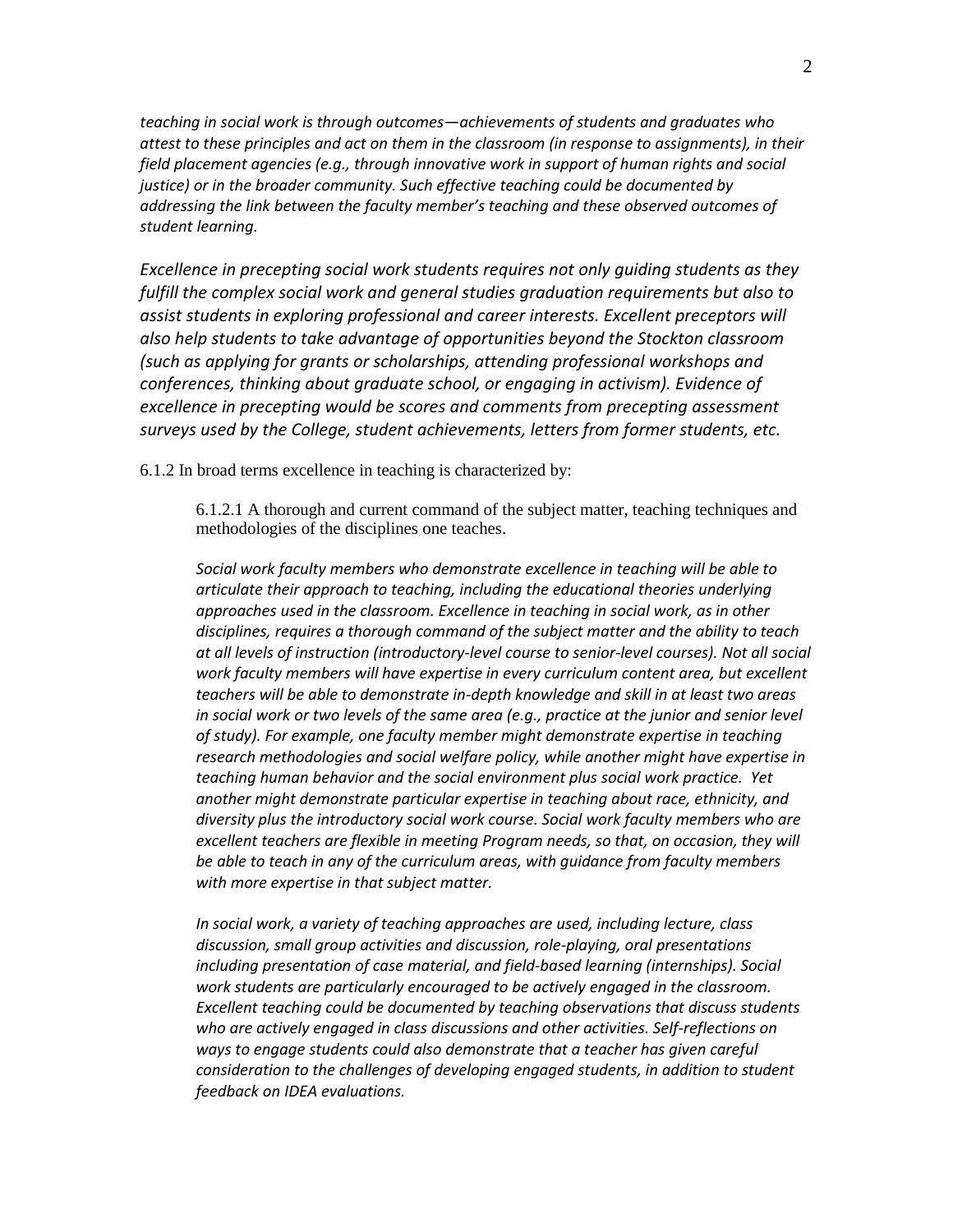6.1.2.2 Sound course design and delivery in all teaching assignments – whether program or General Studies, introductory or advanced offerings — as evident in clear learning goals and expectations, content reflecting the best available scholarship or artistic practices, and teaching techniques aimed at student learning.

*Sound course design is best demonstrated by syllabi that have clearly articulated course objectives, expectations, assignments, grading and attendance policies. (See also section 6.1.2.3.) Course content will demonstrate familiarity with current terminology, theories, and research in the subject matter. General studies course syllabi will demonstrate understanding of the intent of general studies in the College. In addition to IDEA evaluations, social work faculty may document excellence in teaching general studies by demonstrating how they incorporate some of the student engagement techniques that they use in teaching social work into their general studies teaching.*

6.1.2.3.The ability to organize course material and to communicate this information effectively. The development of a comprehensive syllabus for each course taught, including expectations, grading and attendance policies, and the timely provision of copies to students.

*Excellence in teaching social work requires careful, timely preparation for course material delivery. This means that course syllabi are prepared with a thorough assessment of the learning needs of students, as well as the overall Social Work Program curricular design. As an externally accredited program, the Social Work Program must be able to demonstrate that its curriculum has a coherent design that upholds the standards of the Council on Social Work Education. These standards are competencybased, meaning that they establish ten competencies that accredited social work programs must develop in their students throughout the course of their undergraduate education. These competencies are developed in a carefully sequenced curriculum that builds from the introductory courses (first two years) through the third year (which introduces students to practice, a 90-hour internship, research, and social welfare policy), and culminates in the senior year (which requires students to integrate everything they have learned in the curriculum as they practice their values, knowledge, and skills in a 400-hour internship in a social agency).*

*Such a carefully structured curriculum requires that all faculty members understand the requirements of external accreditation and collaborate to assure the effective delivery of the curriculum. This means adherence to uniform course objectives across sections of the same course and understanding the sequencing of the curriculum, so that appropriate levels of instruction occur within each course. Excellence in teaching in social work will be demonstrated by faculty members who fully understand the Council on Social Work Education accreditation standards and work collaboratively with their colleagues to assure that the curricular design is fully and effectively implemented. In particular, active participation in Program activities in support of Program assessment, collaborative syllabus development, syllabus revision in response to accreditation standards or changes in Program goals and objectives, development and sharing of effective assignments in courses, working to assure integration of field experiences with classroom learning, etc.*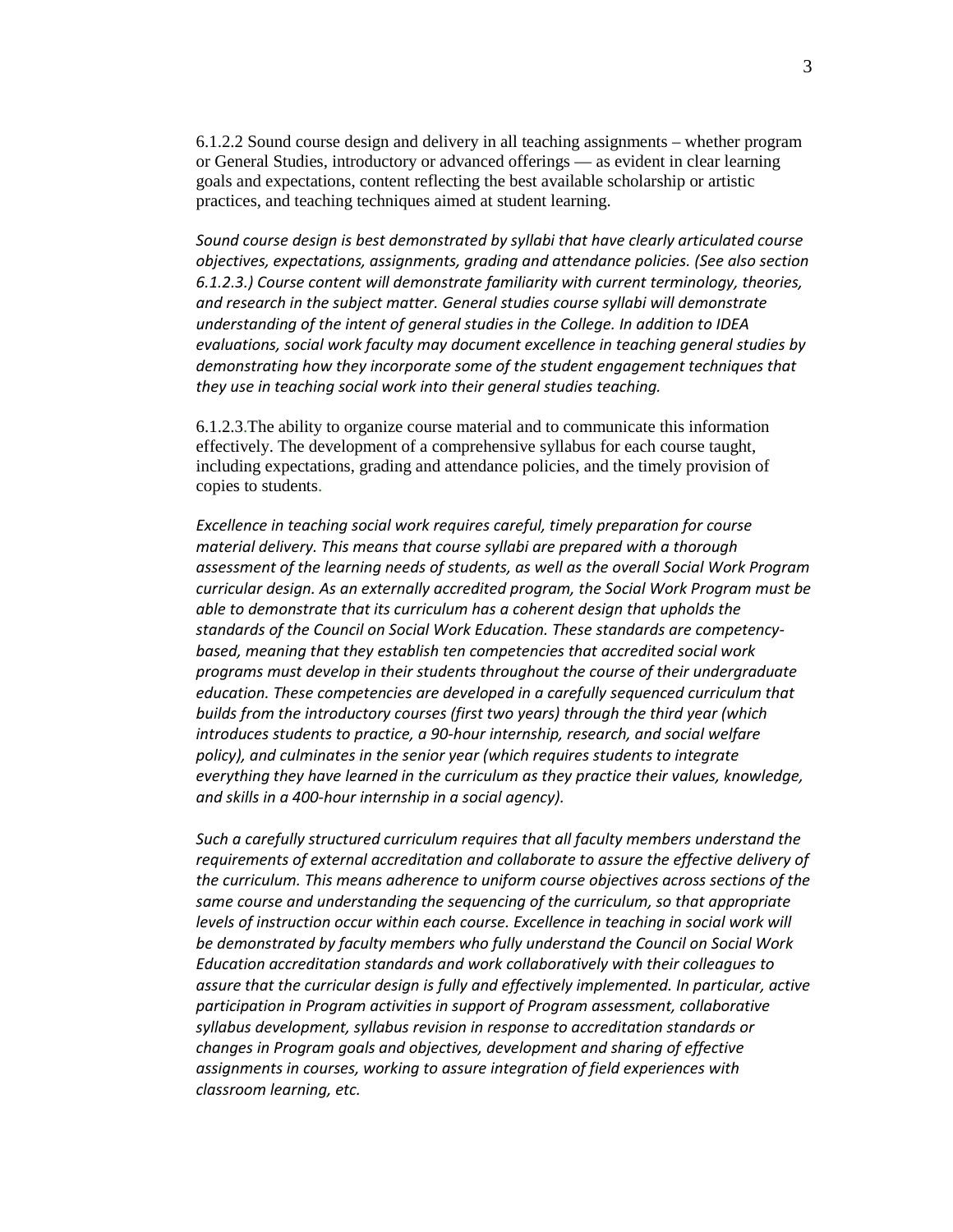*Excellence in teaching includes effective, clear, and timely communication to students of course and Program expectations.*

*Faculty members may document their excellence in this area by including syllabi in their files and by having Program members evaluate their effectiveness as collaborators in assuring appropriate delivery of the social work curriculum.*

6.1.2.4 Excellence in teaching also entails respect for students as members of the Stockton academic community, the effective response to student questions, and the timely evaluation of and feedback to students.

*Respect for human dignity is one of the fundamental values of the social work profession. An essential quality of any social work faculty member is that they must model professional values for students. Excellence in teaching social work absolutely requires respect for students, taking into account all of the diversity that is encountered among students—diversity by ability, personal and communal history, social class, race, color, ethnicity, culture, language, immigration status, gender, sex, sexual orientation, marital status, age, political ideology, religion, and disability status. Excellent teachers, of course, also demonstrate that they expect that students respect them and their fellow students.*

*Faculty members will be able to document that their classrooms are mutually respectful environments through student comments on student evaluations of their teaching, through peer observations, and through demonstrated ability to resolve student concerns in an equitable manner.* 

6.1.3 Where appropriate, additional measures of teaching excellence are:

6.1.3.1 Ability to use technology in teaching.

*Social work faculty members are expected to be comfortable with the use of technology. Evidence of excellence in the use of technology in teaching would include such activities as developing course websites, using online course development programs (such as Blackboard, Web CT, etc.), use of online conferences/forums, use of online resources to enrich course material, teaching how technology is used in social work practice, and exploring the benefits of cutting-edge technology for use in teaching.*

6.1.3.2 The capacity to relate the subject matter to other fields of knowledge.

*In social work, the curriculum rests on a liberal arts foundation. Students are required to take a number of cognate courses at the introductory and advanced level. For example, all students must take at least 34 credits in subjects such as sociology, anthropology, criminal justice, political science, psychology, and economics. Excellence in teaching social work would be demonstrated by faculty members who consciously and skillfully assist students in integrating learning from the liberal arts foundation into social work theory and practice. Faculty members could demonstrate such skill through teaching observations, giving examples of assignments, and self-reflection.*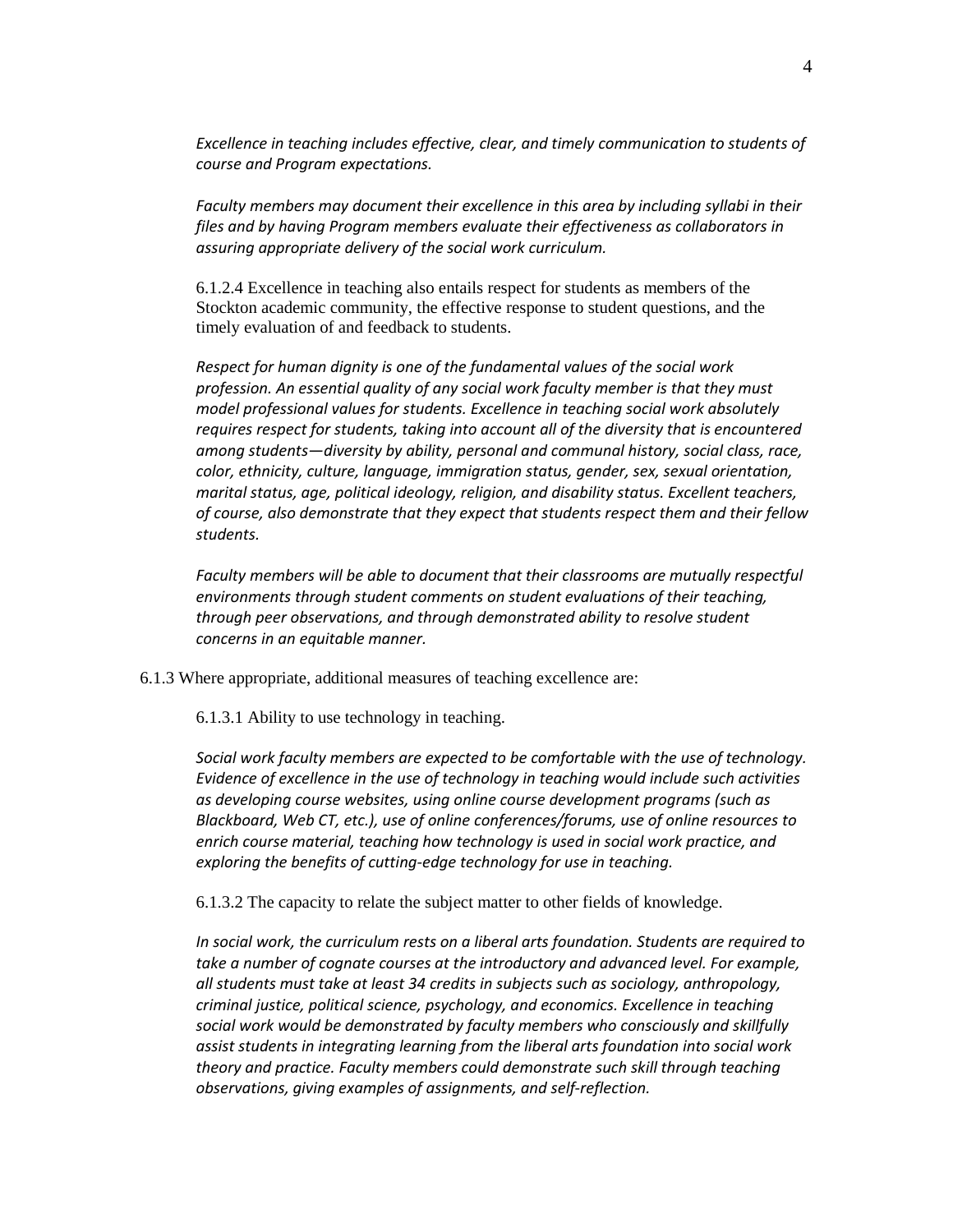6.1.3.3 Seeking opportunities outside the classroom to enhance student learning of the subject matter.

*Social work faculty members have developed a number of ways of helping students enhance their learning outside the classroom. The most notable way is through placing students in internships in community agencies. Excellence in teaching could be demonstrated by faculty members describing the various ways that they assist students in integrating course material with internship experiences. Effective ways to do this include the use of process recording, case presentations (requiring students to discuss the application of theory to case materials), and through faculty collaboration with field instructors, either directly (through visits to field agencies) or through field liaisons and the field coordinator. These opportunities, however, fall mainly upon faculty members who teach social work practice.* 

*Faculty members who do not teach practice courses also have the opportunity to give students assignments that take them into the community (e.g., service learning, agency visits, attending a cultural activity, attending a student conference). There are also opportunities to organize and accompany students to educational events. For example, each year the Social Work Program takes a group of students to New York City to attend Social Work Day at the United Nations. The Program also often organizes trips to the Influencing State Policy conference held at Rutgers University-Newark or Lobby Day held in Trenton and sponsored by the New Jersey Chapter of the National Association of Social Workers. Faculty members also can demonstrate excellence by organizing oncampus events, such as the Fannie Lou Hamer Celebration. Excellence in teaching is demonstrated by creativity and willingness to take on the responsibility to organize events that expose students to such opportunities.*

### 6.2 Scholarly and Creative Activity

6.2.1 The teacher-scholar model recognizes that a serious and continuing commitment to scholarship or creative activity enriches teaching and is the foundation of sustained excellence within the classroom.

6.2.2 Publications and creative work in support of reappointment and tenure are those achieved during the applicant's probationary period. Activity in support of a post-tenure promotion or range adjustment is that work completed since the most recent promotion or range adjustment.

6.2.3 The College recognizes a wide variety of scholarly vehicles: disciplinary or interdisciplinary research, pedagogical research, applied research, integrative scholarship, artistic or creative activity, grant acquisition. Scholarly or creative activities may take many forms and use different vehicles to communicate with the broader academic community.

6.2.3.1 The College recognizes that the time and effort required to complete scholarly or artistic projects may vary markedly among disciplines and sub-disciplines. Such variance is addressed in approved divisional and program standards.

*In social work, scholarship may be theoretical or empirical and take the form of published articles, books (including textbooks), book chapters, policy documents, reviews (particularly article-length reviews), monographs, conference*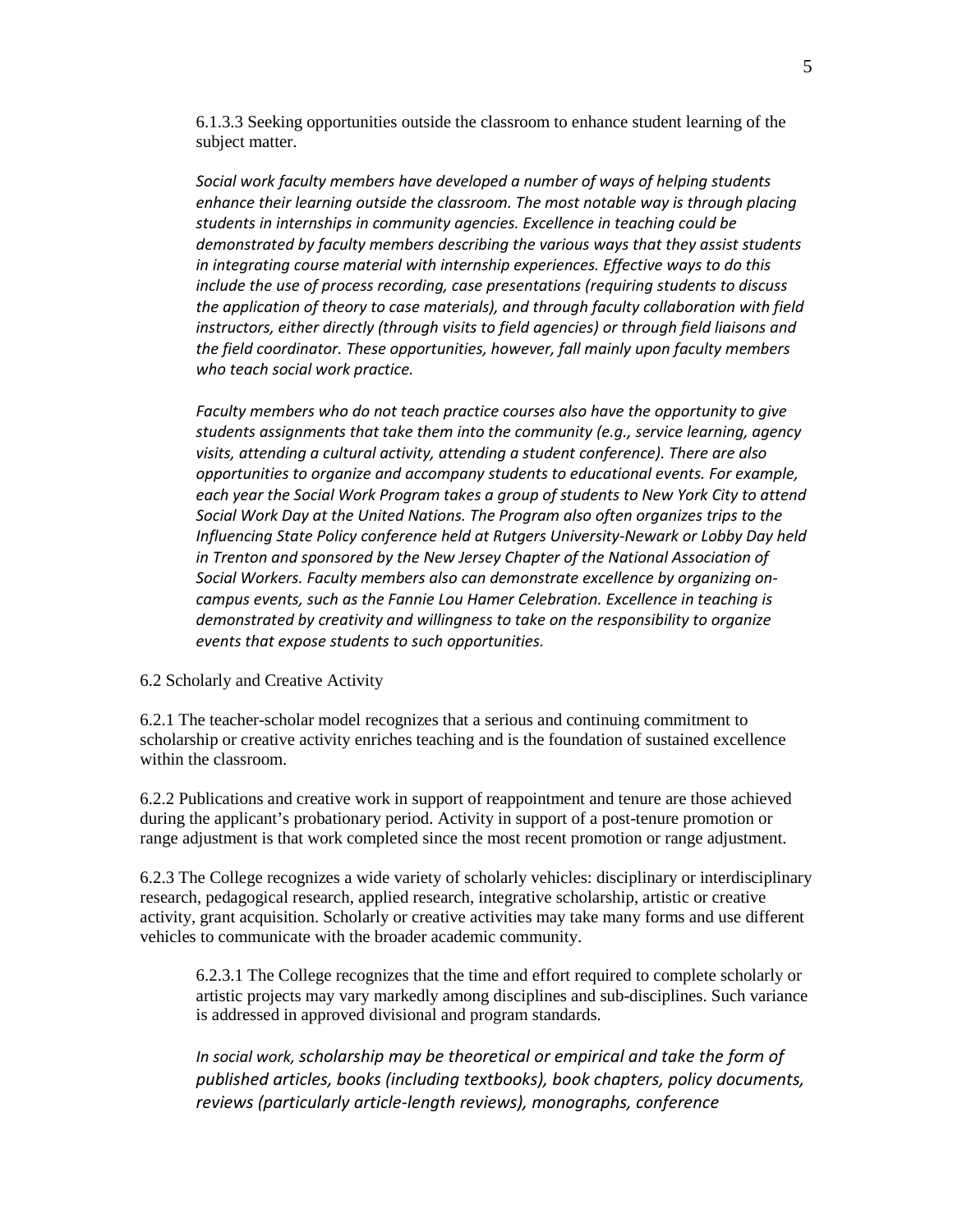*proceedings (article length), and innovative published curricula. A minimum of two full-length articles (or equivalent), published or accepted for publication, in peer-reviewed journals is expected of social work faculty applying for tenure. Such articles include, but are not limited to, practice and program evaluation, research into social problems, research on the history of social welfare and the social work profession, research in teaching social work, international policy and practice issues, and interdisciplinary research. Scholarship also includes securing peer-reviewed outside funds which support scholarly research, professional social work activities, or initiatives that address some of the pressing issues facing our society (see 6.2.4.6.8). Other forms of scholarship may include editing a special issue of a journal or writing an article for the Encyclopedia of Social Work.*

*In social work, presentations at professional and academic conferences are important ways for faculty members to engage with their professional colleagues and contribute to the advancement of social work values, knowledge, skills, and evidence-based practice. In addition to the two publications, a minimum of four professional presentations (e.g. presenting a paper, workshop, or clinical training at an international, national, regional, or state conference) will be considered reasonable accomplishments before tenure.* 

6.2.4 It is always the case that the burden is on the candidate to document the excellence of one's work. In cases of shared or multiple authorship, clarification of the degree of one's participation is expected. In cases of conference presentations or proceedings, clarification should be provided with regard to the selectivity of the review process. Typically, central to judgments regarding scholarly and creative activity are:

6.2.4.1 The capacity to bring scholarly or creative projects to completion.

6.2.4.2 A mix of scholarly activities appropriate to one's appointment, e.g., in some cases scholarly activity will be primary, in others creative activity.

*In social work, creative activity is secondary to scholarly activity.*

6.2.4.3 Judgments of the worth and significance of the work by those qualified to make such judgments. These may include disciplinary peers, professional organizations, *ad hoc*  groups such as evaluation, judging, or refereeing panels.

6.2.4.4 Documentation of the impact of one's work

- with students
- within the scholarly area
- within higher education generally
- on documented standards of best practices in pedagogy
- in the application of one's work
- as evident in citations of one's work
- on public policy or institutions
- in the artistic/cultural realm
- or in educational settings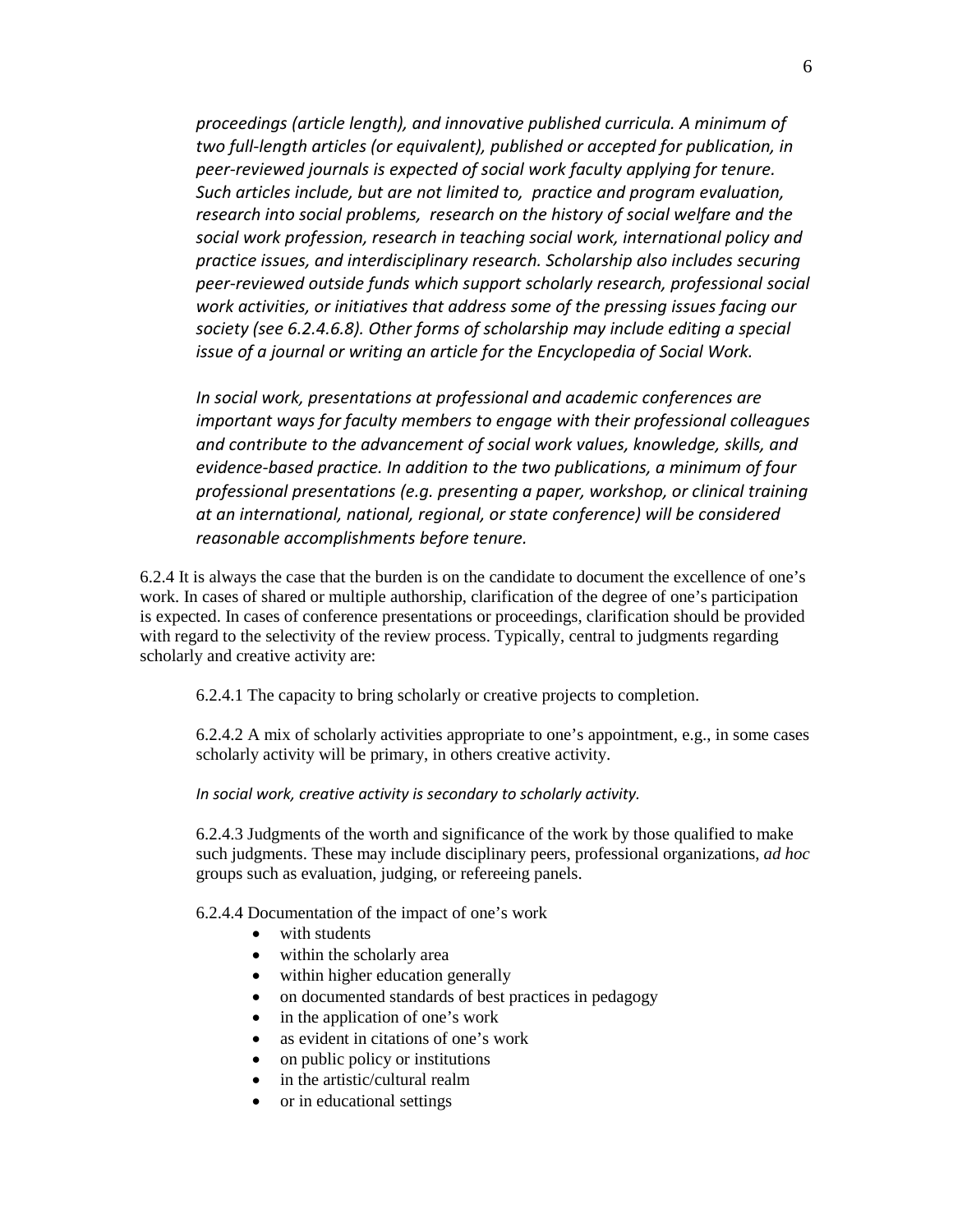*As in other academic disciplines, excellence in scholarship can most readily be demonstrated by documentation of the impact of the scholarship. A faculty member could document the impact of research on teaching social work by examples of student achievement that was directly related to the development of new teaching methods through research. Impact on the scholarly community could be demonstrated by frequency with which one's work is cited in the social work, social work education, or multidisciplinary literature. Demonstrations of the applications of one's work, particularly in enhancing social work services in the community or developing public awareness of a social problem, would also document the impact of that work.* 

6.2.4.5 Just as in the case of traditional scholarship involving the discovery of new knowledge, when one's work consists of pedagogical, integrative or applied scholarship, its significance may be documented by demonstration of clear goals, adequate preparation, appropriate methods, significant results, effective presentation, and reflective critique. Presentation before peers and colleagues and advancing the discipline are also expectations of alternate forms of scholarship.

*See 6.2.3.1 above.*

6.2.4.6 The College understands excellence in a variety of scholarly or creative activities to embody the following:

6.2.4.6.1 Books should be published by reputable academic or trade presses and reviewed in appropriate journals.

*In social work, scholarly books are those published by reputable academic or trade presses. Scholarly books, because of the amount of sustained effort involved in bringing them to publication, should be considered as equivalent to two or more peer-reviewed journal articles.*

6.2.4.6.2 Articles, essays, and creative writings should be published in appropriate scholarly journals, whether print or electronic. Some assessment should be made as to the quality of the journal in which the piece appears; in particular, its scholarly reputation and whether or not the journal or proceedings are peer reviewed.

*In social work, scholarly articles are those published in peer-reviewed print or online journals.*

6.2.4.6.3 Scholarly and creative activity that involves students as co-presenters, coparticipants, or co-authors.

*In its commitment to creating engaged students, the Social Work Program particularly encourages scholarly activity that involves students.*

6.2.4.6.4 A presentation should be evaluated on the quality of its content and on the prestige of the meeting where it was delivered. Qualitative judgments are best made when copies of presentations are made available. National and regional meetings should rank higher than local meetings in most instances. Scholarly presentations should be ranked more highly than non-scholarly ones. Competitive selections as well as presentations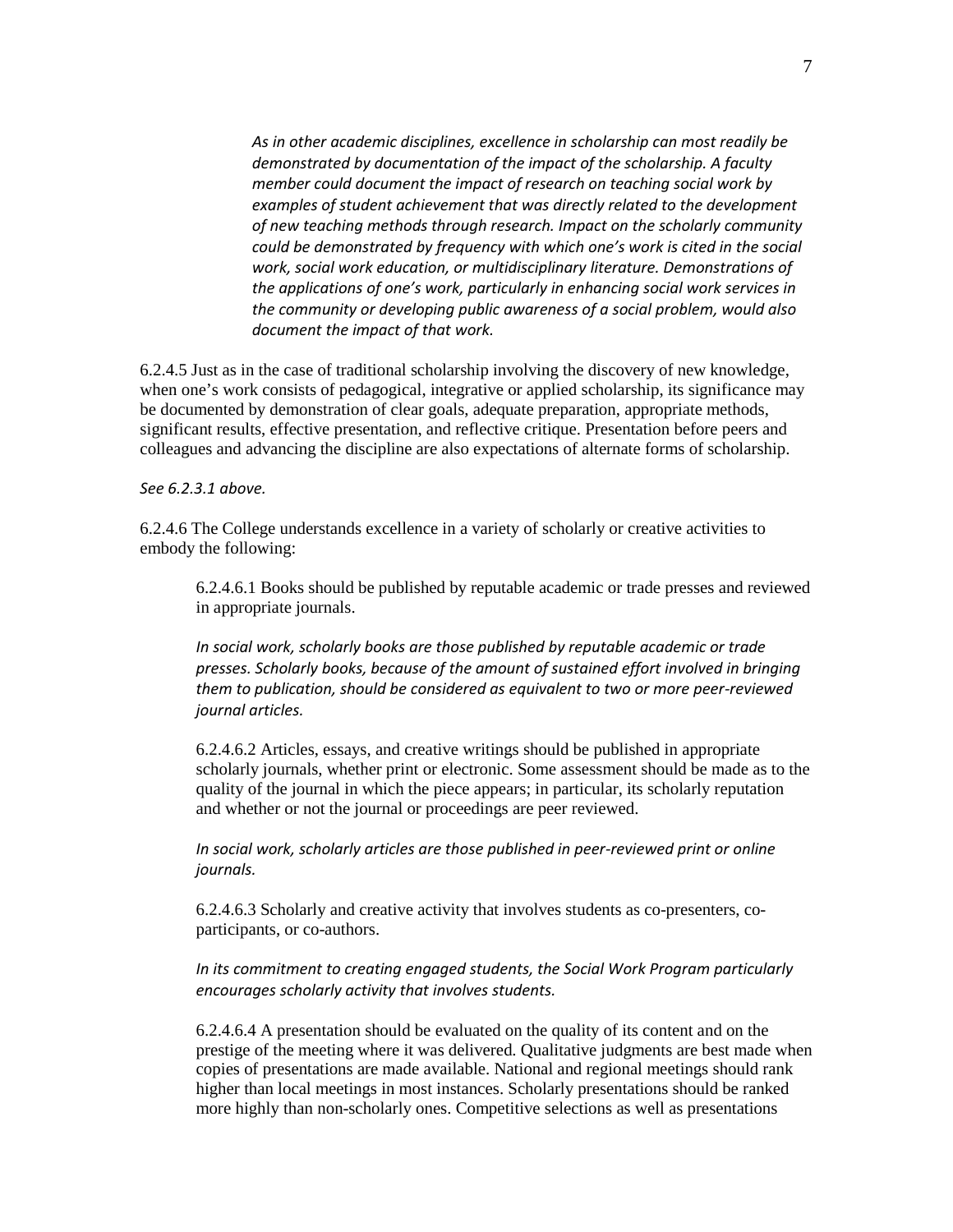receiving disciplinary acknowledgement for excellence should be noted. In most disciplines a record of scholarship based on presentations alone will not be evaluated as highly as one including refereed publications.

*Excellence in scholarly and professional or clinical presentations can best be demonstrated by including materials descriptive of the full presentation (e.g., comprehensive outlines, full text, or Power Point slides). Presentations at peer-reviewed international, national, and regional meetings will be weighed more heavily than those at state or local venues (or those that are not peer-reviewed). Documentation of the degree of competitiveness of presentations may be presented.*

6.2.4.6.5 Work in the arts may be evaluated by a number of different measures: assessment of its quality by peers or professional critics; the reputation of the gallery, museum, or other artistic venue where it is shown or presented; the respect afforded the organization for which it is performed or under contract; or some other measure of its success or impact (e.g. royalties, awards, or impact on public debate or on other artists).

6.2.4.6.6 Other forms of scholarly or creative activity that may appear in emerging scholarly or artistic media may be included as well, provided that comparable standards of peer review can be applied to them.

6.2.4.6.7 Reviews (if submitted as documentation) from appropriate journals may be included. Where reviews are included in a file as evidence of the worth of scholarly or artistic work, attention should be given to the professional credentials of the reviewer and the reputation of the journal or publication.

6.2.4.6.8 Professional activities undertaken as a practitioner or consultant are considered scholarly activity when they go beyond the routine application of knowledge to the creation of new knowledge and the development of new standards for practice. Such qualities distinguish between scholarship and professional service. Those making the judgments regarding the standards for applied research necessarily involve more than clients and include academic peers familiar with the area of practice under consideration.

*In social work, faculty members may be called upon by professional organizations or by community agencies to provide consultation on practice issues, to develop practice standards, or to author social policies. When such work involves research, development of new knowledge, or substantial integration of theory, research, and practice principles, it will be considered scholarship. It is up to the faculty member to document the aspects of the work that rise to the level of scholarship.*

6.2.4.6.9 In those disciplines with strong expectations of practice to maintain current competency, appropriate standards for determining the significance of this work will be developed at the program level and approved through the standard procedure.

*In social work, faculty members, particularly those with clinical skills, may choose to maintain some involvement in social work practice, in addition to their teaching responsibilities. This can enable the faculty member to stay current on practice issues and agency realities. In order to be considered in tenure decisions, the faculty member must demonstrate how his or her practice enhances teaching or scholarship (see 6.2.4.6.8).*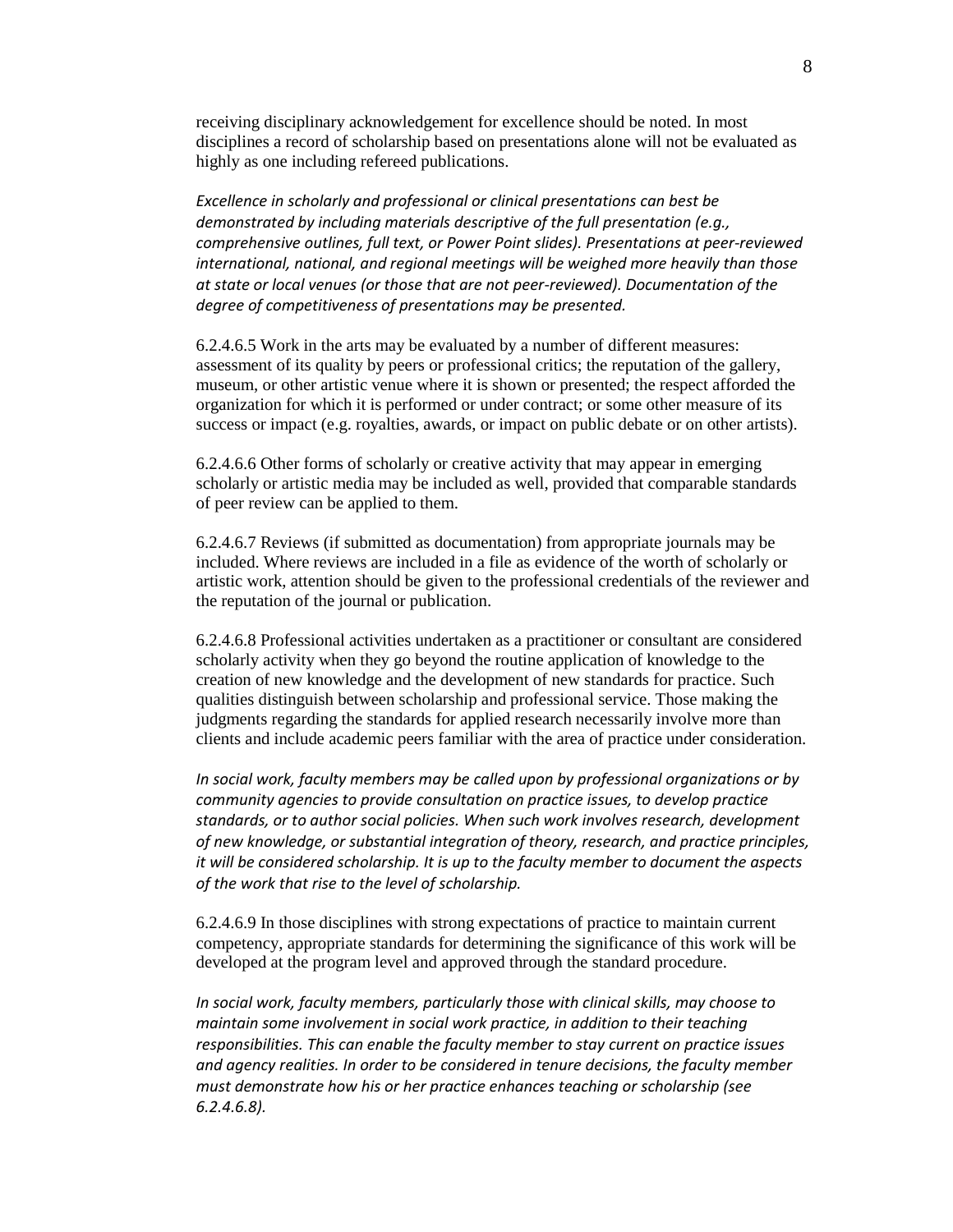6.2.4.6.10 Grants or monetary awards that are funded or reviewed as fundable from governmental or non-governmental organizations are considered examples of scholarship if those grants and awards are subject to external peer review.

*Development of grant applications can require considerable research and knowledge of the social conditions that call for an infusion of governmental or private funding to address social problems. In social work, grants submitted to federal funders are particularly competitive and involve peer review. Grants submitted to the state or private foundations can be equally competitive and usually involve peer review as well. When grants are favorably peer-reviewed and require substantial documentation of need and fully developed proposed deliverables, they should be considered as scholarship. In some cases, grants require such substantial scholarly work and are of such length that successful grant applications should be considered as equivalent to two peer-reviewed articles.*

6.2.4.6.11 Faculty engaged in community outreach can make a difference in their communities and beyond by defining or resolving relevant social problems or issues, by facilitating organizational development, by improving existing practices or programs, and by enriching the cultural life of the community. Scholarship may take the form of widely disseminating the knowledge gained in community-based projects in appropriate professional venues in order to share its significance with those who do not benefit directly from the project.

*Dissemination of the results of community-based projects is important for social work faculty members who are involved in developing or evaluating such projects. Dissemination generally is in the form of peer-reviewed articles or conference presentations but also may be in the form of substantial reports distributed to agencies, institutions, or organizations. Substantial reports may be considered scholarship, especially if the faculty member can provide documentation of the impact of such reports on the community, in addition to providing documentation that the reports were objectively reviewed by professionals in the field.*

6.3 College and Community Service

6.3.1 The faculty role includes contributions to the achievement of the College's mission through effective participation in governance activities including leadership roles at the program, divisional, or College-wide levels. These contributions may require the capacity to work collaboratively with other members of the College community, including activities related to alumni and the College Foundation.

*In social work, excellence in college service can be demonstrated by effective Program leadership (e.g., as Program Coordinator or Chair of a program committee). Because of the significant work involved in preparing a self-study document for the Program's reaffirmation of external accreditation (by the Council on Social Work Education), chairing this effort and preparing the self-study document is considered very significant service to the Program and to the College. (The self-study required by the Council on Social Work Education generally is a two-year process, culminating in an extensive three-volume document.) Acting as the Faculty Advisor to the Social Work Club is also considered service to the Program. Excellence in Program service can be*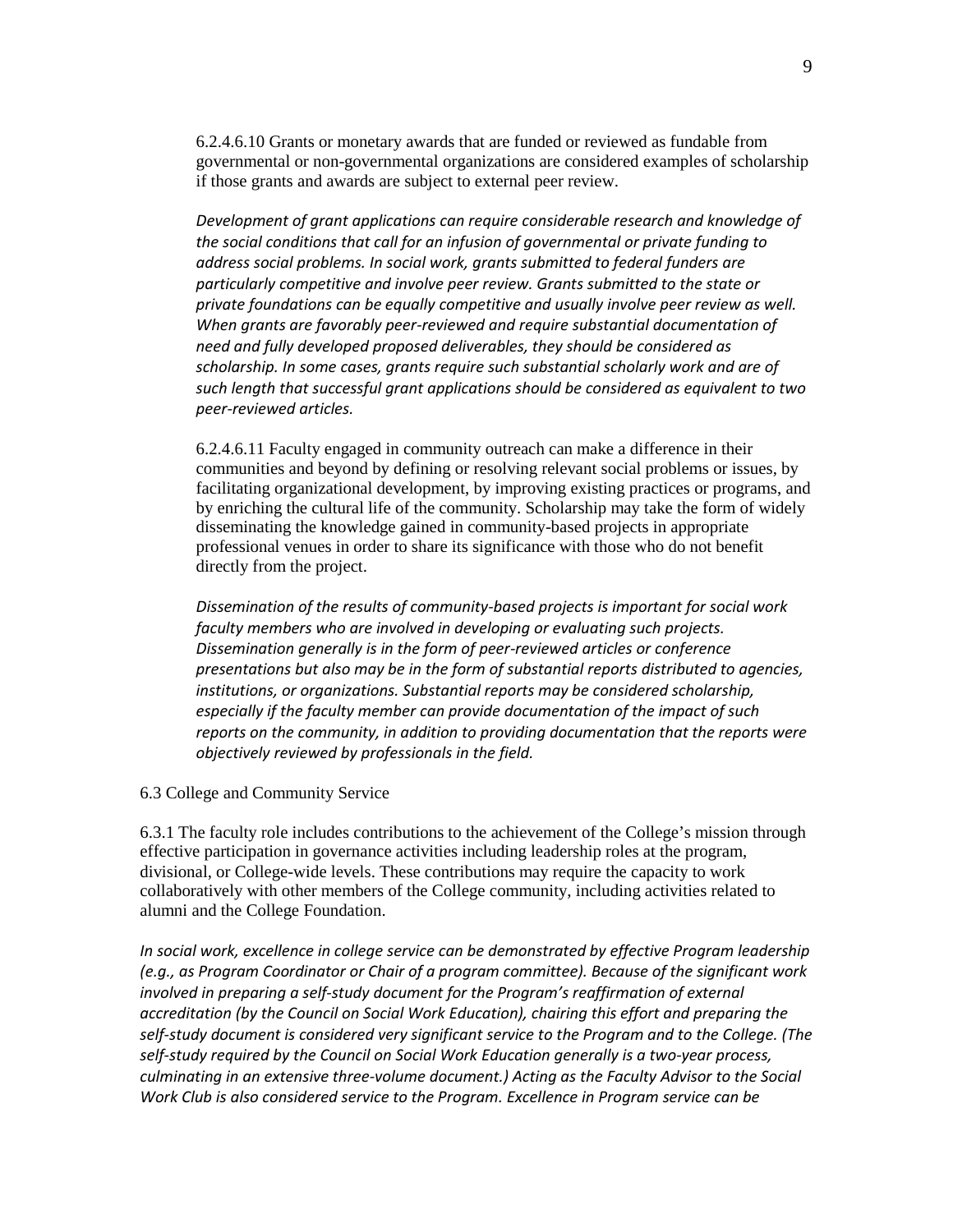*documented by the faculty member describing the impact of his or her service in the selfevaluation, and by the Program's Personnel Committee in assessing the impact of the faculty member's work.*

*Social Work Program faculty members may also assume leadership at the School of Social and Behavioral Sciences or college-wide levels. This can be through serving as an officer in the Faculty Assembly [Senate?] or the Union, chairing a college-wide committee or task force, serving the coordinator of an interdisciplinary program (such as Africana Studies, Latin American and Caribbean Studies, Women's Studies, Gerontology Minor, etc.), serving as a General Studies Convener, organizing a campus-wide event, or assuming responsibility for a new campus-wide initiative. Faculty members may document the impact of their work in their self-evaluation or by presenting letters from those who are familiar with the work they have done.*

6.3.2 Faculty may also contribute in broader arenas such as state or regional organizations or disciplinary associations. In addition, faculty may contribute to the College's public mission through service to our community, region, and the State or the Nation.

*In social work, faculty members may contribute to the reputation of Stockton College by assuming leadership roles in statewide, regional, national, or international organizations. For example, faculty members may assume leadership in the National Association of Social Workers (by chairing the local Tri-County Unit, by serving as an officer or elected member of the Board of the New Jersey Chapter, by serving as an officer or Board member at the National level, or by serving as a Delegate to the NASW Delegate Assembly). Similarly, faculty members may assume leadership roles in other national professional social work organizations (e.g., the Council on Social Work Education, the National Association of Black Social Workers, or the Association of Baccalaureate Program Directors). They may also play significant roles in international social work organizations (such as the International Federation of Social Workers or the International Association of Schools of Social Work). Social work faculty members also may assume significant leadership roles in nongovernmental organizations or in community organization or development projects aimed at enhancing social welfare.* 

6.3.3 Normally the College expects probationary faculty to serve the College and community in selected activities, while faculty who are tenured and/or of senior rank would be expected to have more substantial records in this area, as demonstrated by achievements in leadership on campus and to their disciplines and professional organizations.

6.3.4 Evaluation of achievements in this area focuses on the significance of participation, the impact of service, the scope of responsibilities, and the effectiveness of participation. Clear goals, adequate preparation and appropriate methods of providing service, significant results of the service, and reflection on the contribution and its use to improve the quality of future service are all aspects of documenting achievement in campus and community service.

*In their self-evaluations, faculty members may document the impact of their community service through descriptions of the scope of their responsibilities, the work accomplished as the result of their participation or leadership, and the ways in which the reputation of Stockton and the Social Work Program benefits from their service. They may also document the significance of their participation or leadership through letters obtained from those who know the impact of their work in these areas.*